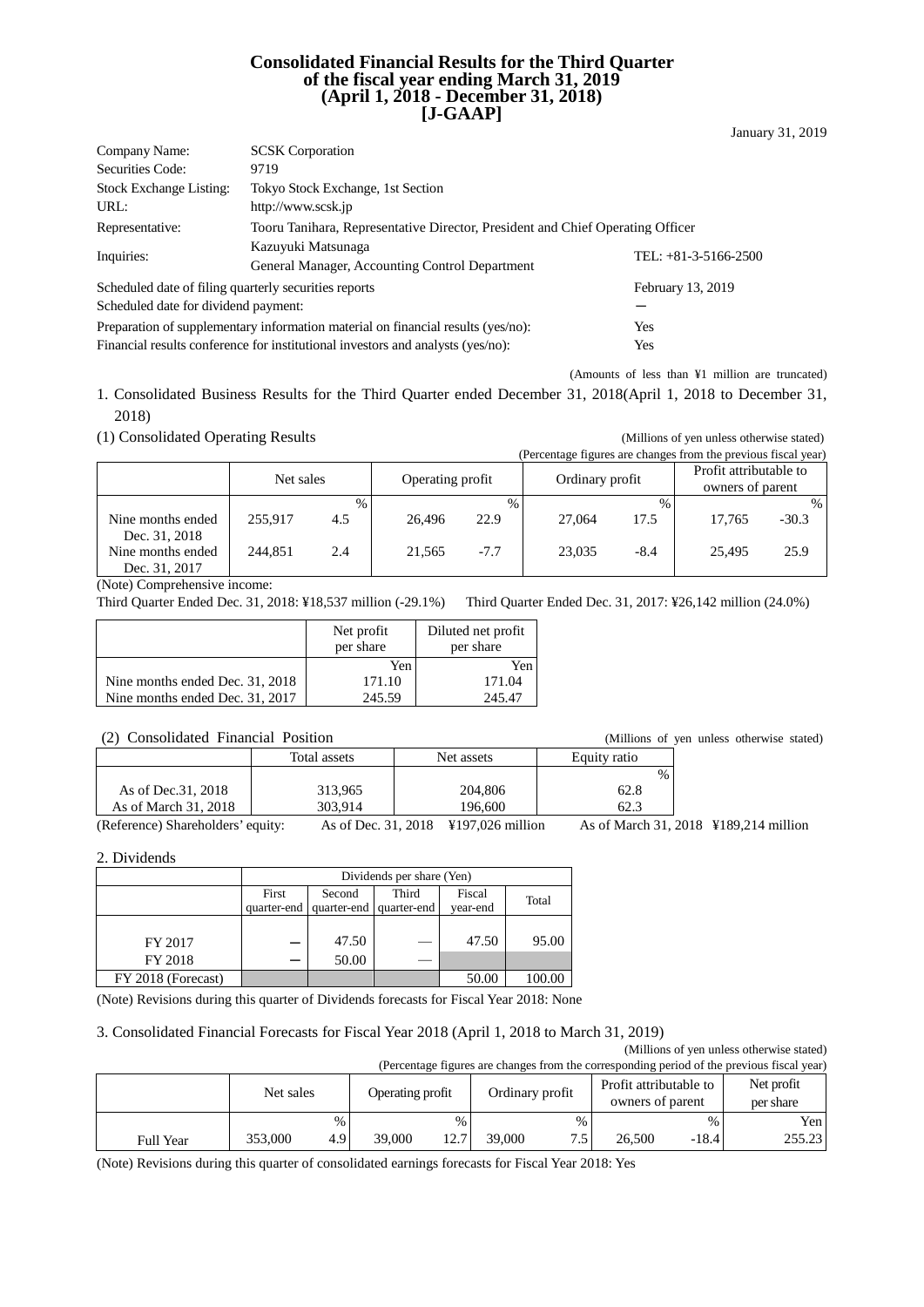#### ※ Notes

- (1) Changes in significant subsidiaries during the period : None
- (2) Adoption of specific accounting procedures in preparing quarterly consolidated financial statements: None
- (3) Changes in accounting policies, changes in accounting estimates and restatement of prior period financial statements after error corrections
	- 1) Changes in accounting policies, changes in accounting standards and other regulations: None
	- 2) Changes in accounting policies due to other reasons: None
	- 3) Changes in accounting estimates: None
	- 4) Restatement of prior period financial statements after error corrections: None
- (4) Number of shares issued (Common stock)
	- 1) The number of shares issued as of the period-end (including treasury stock)

| As of Dec. 31, 2018  | 104,181,803 shares |
|----------------------|--------------------|
| As of March 31, 2018 | 104,181,803 shares |
|                      |                    |

- 2) The number of shares of treasury stock as of the period-end
- 3) The average number of shares during the period

| As of Dec. 31, 2018  | 352,466shares |
|----------------------|---------------|
| As of March 31, 2018 | 362,918shares |
|                      |               |

| As of Dec. 31, 2018 | 103,827,164 shares |
|---------------------|--------------------|
| As of Dec. 31, 2017 | 103,812,814 shares |

\*Notification regarding the auditing process

- This financial report is not within the scope of the auditing process as prescribed by the Financial Instruments and Exchange Act. Therefore, and as of the time of disclosure, the auditing process of this financial report has not been completed.
- \* Cautionary statement concerning appropriate use of financial forecasts and other explanatory notes
- The financial forecasts contained in this document are based on the information currently available and certain assumptions deemed reasonable. Actual results may vary from these forecasts for various reasons. With regard to the assumptions on which financial forecasts are based and other explanatory notes in connection with the use of financial forecasts, please refer to "Consolidated Financial Forecast for the fiscal year ending March 31, 2019" on page 3.
- SCSK will hold a results briefing for institutional investors and analysts on January 31, 2019. Materials used in the briefing, a transcript of the main questions and answers, and other related information will be published on SCSK's website promptly thereafter.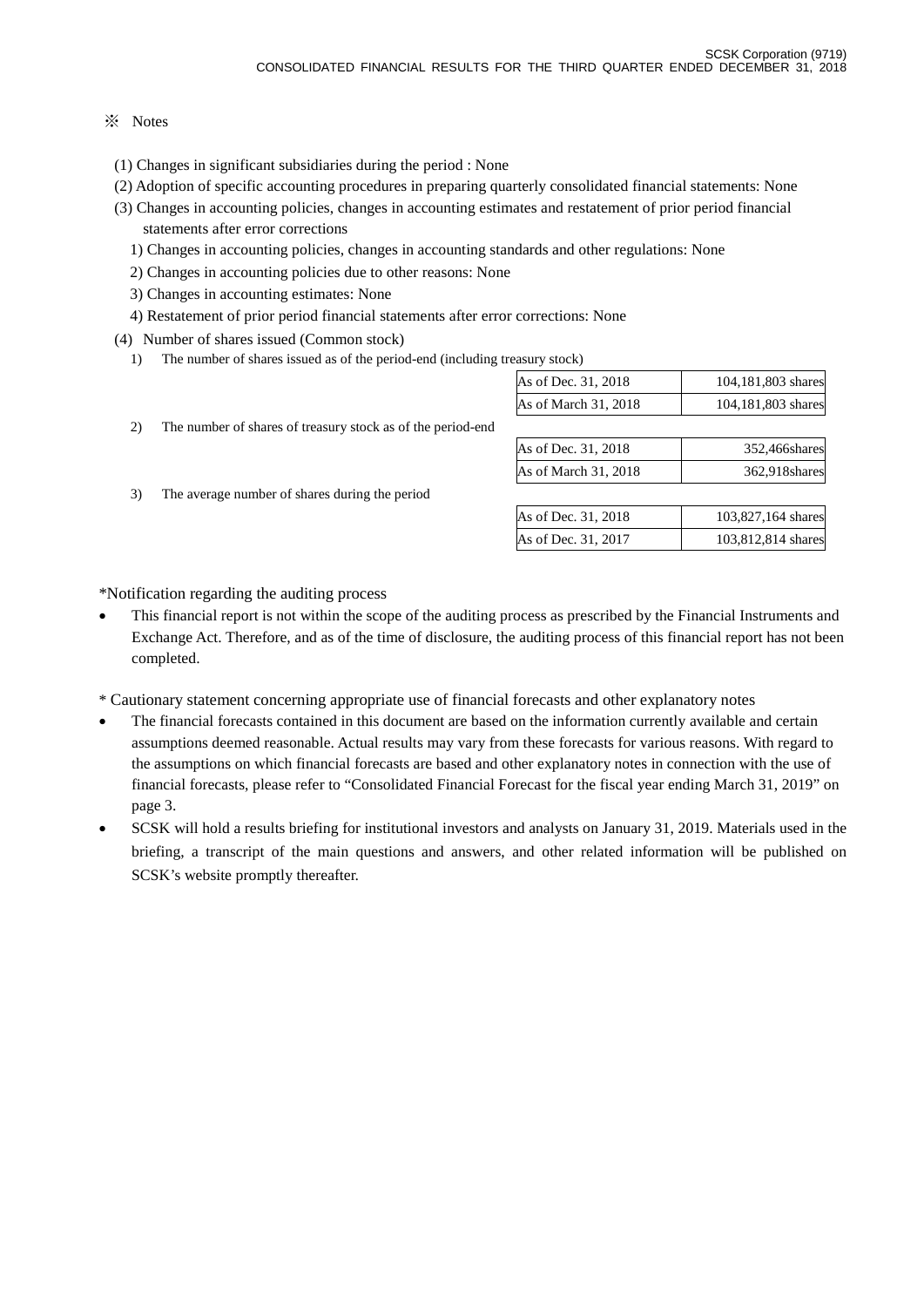# Contents

|     | 1. Qualitative information regarding operating results for the nine-month period ended December 31, 2018  2                                                                                                                    |
|-----|--------------------------------------------------------------------------------------------------------------------------------------------------------------------------------------------------------------------------------|
| (1) |                                                                                                                                                                                                                                |
| (2) | Summary of financial position contains and the contact of the state of the state of the state of the state of the state of the state of the state of the state of the state of the state of the state of the state of the stat |
| (3) |                                                                                                                                                                                                                                |
|     |                                                                                                                                                                                                                                |
| (1) |                                                                                                                                                                                                                                |
| (2) |                                                                                                                                                                                                                                |
| (3) |                                                                                                                                                                                                                                |
| (4) |                                                                                                                                                                                                                                |
|     |                                                                                                                                                                                                                                |
|     |                                                                                                                                                                                                                                |
|     |                                                                                                                                                                                                                                |
|     |                                                                                                                                                                                                                                |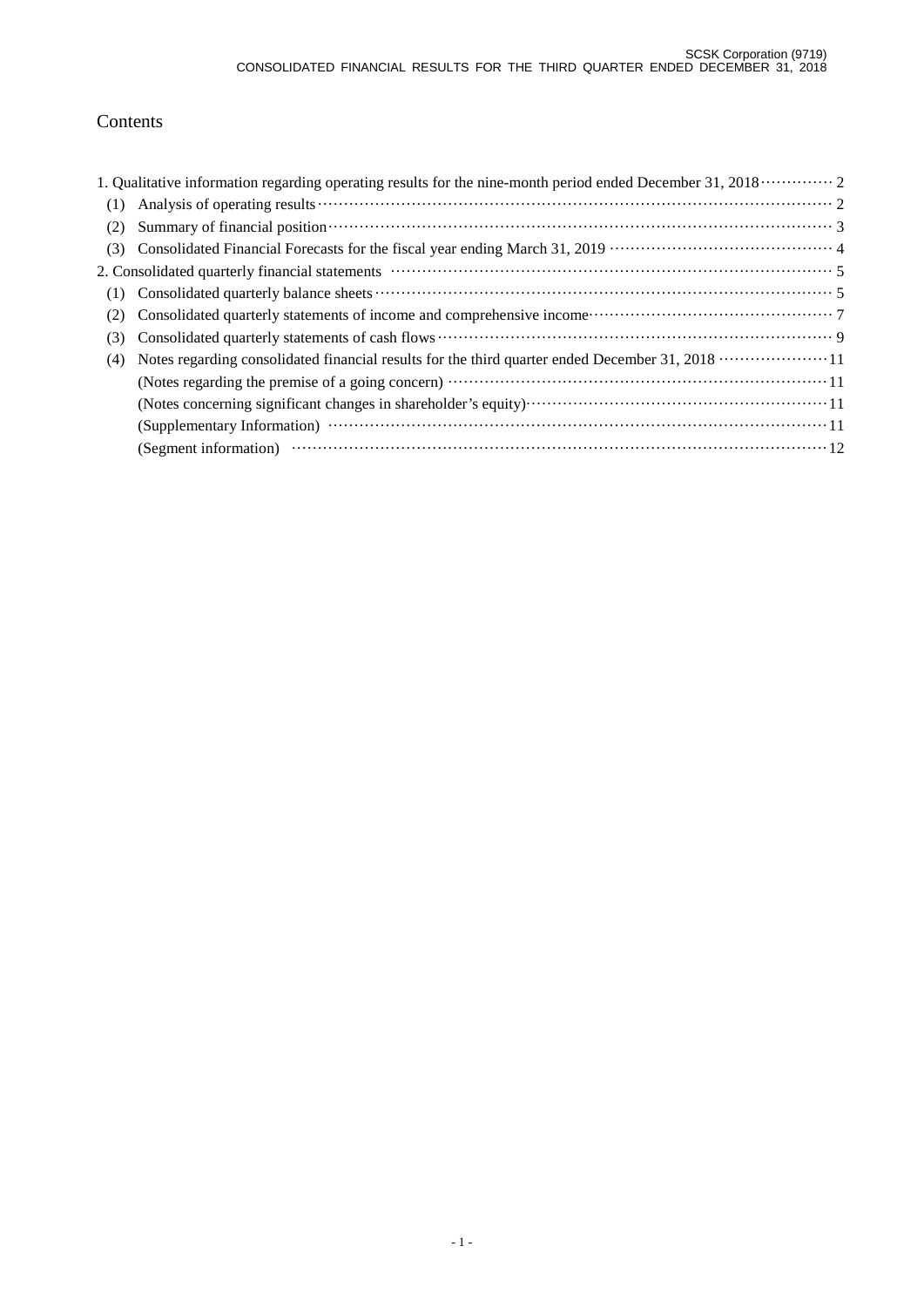## **1. Qualitative information regarding operating results for the nine-month period ended December 31, 2018 (1) Analysis of operating results**

In the nine-month period ended December 31, 2018, the Company judged that the domestic economy was experiencing an ongoing modest recovery trend overall. In the corporate sector, recovery was seen in production levels, contributing to strong corporate earnings. In addition, there was an upward trend in capital investment funded by companies' robust cash flows. These investments were largely directed toward labor-saving measures to address labor shortfalls. Meanwhile, the continuous improvement of the job market drove up wages and spurred a gradual recovery in consumer spending, and other indicators pointing to economic recovery were confirmed.

Our general outlook for the domestic economy projects that, in the midst of ongoing improvements in capital investment, consumer spending, and other aspects of internal demand, the trend toward recovery in all areas of the economy will continue. However, a growing sense of uncertainty is plaguing the global political and economic climate. Prominent concerns include the protectionist trade policies of the United States and the accompanying risks of increased trade friction and economic recession in countries such as the United States and China, geopolitical risks in the Middle East and East Asia, issues surrounding the United Kingdom's decision to leave the European Union, the threat of economic downturn in emerging and resource-rich countries, and potential for fluctuations in financial capital markets, which are heavily influenced by the policy interest rate in the United States. Accordingly, ongoing scrutiny is imperative in judging economic trends for the purpose of making management decisions going forward.

In this environment, the IT services market experienced robust system demand for the purposes of automation, labor saving, and productivity improvement to address labor shortfalls through means including the implementation of working style reforms. We also saw the emergence of operational system upgrade demand aimed at transforming certain legacy systems into open systems.

At the same time, strategic IT investment demand for reinforcing strategic businesses or securing a competitive edge continues to rise among customer companies. In this manner, there was a general upward trend in overall IT investment demand.

In the manufacturing industry, deal flows are increasing at an ever-faster pace. Specific areas in which this increase is being seen include demand for IoT-related projects, most notably smart factories, as well as for automotive embedded software development projects, which are increasingly involving self-driving cars, other highly functional vehicles, and electric automotive systems. The deal flow was also on the rise with regard to demand for verification services for pre-market products, which are growing ever more sophisticated, and for business process outsourcing (BPO) services related to products and services.

In distribution, service, and other industries, strategic IT services demand for reinforcing businesses is on the rise, particularly among customer companies engaging in consumer businesses. This demand was largely associated with investment related to e-commerce, customer relationship management (CRM), and big data analysis for the purposes of enhancing digital marketing initiatives and facilitating omni-channel retailing.

In the financial industry, performance was impacted by the rebound from previously strong investment trends following the conclusion of large-scale development projects for certain financial institutions, and numerous financial institutions limited their total investment expenditures in response to Japan's negative interest rate policy. Nevertheless, demand for IT investment for augmenting operations was strong, primarily among customers in the banking and insurance sectors. Targets of this demand included the application of FinTech, artificial intelligence (AI), and other new IT technologies, the reinforcement and expansion of overseas operations, and the realization of more sophisticated online banking and Internet services.

In addition, demand for various cloud-based IT services has been on the rise in IaaS, PaaS, and other IT infrastructure sectors against a backdrop of a strong appetite among customer companies for investment to heighten operational efficiency and to compensate for shortages of in-house IT engineers at these companies. A similar increase was seen in demand for system operation outsourcing services and other IT services in the operational system field, although here it was limited to certain sectors.

Looking at the Company's operating results for the period under review, consolidated net sales increased 4.5% year on year, to ¥255,917 million, as the trend toward brisk systems development, particularly among customers in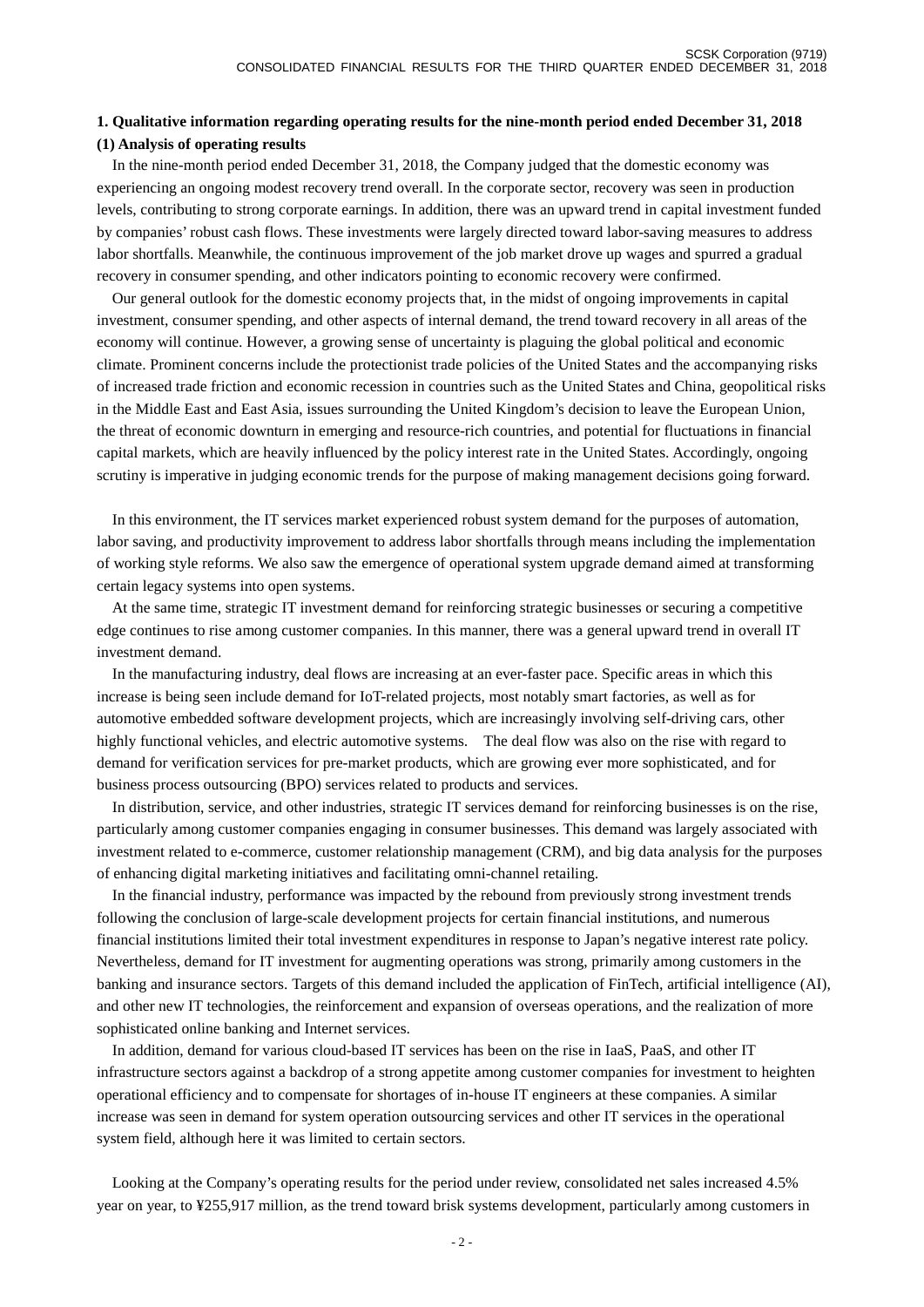the manufacturing industry and the distribution industry, continued on from the second half of the previous fiscal year and sales of system maintenance and operation services as well as system sales were strong.

Operating profit was up 22.9% year on year, to ¥26,496 million, due to the higher net sales coupled with improved profitability attributable to increased development productivity, which itself stemmed from efforts to boost work quality and streamline operations.

Ordinary profit grew 17.5%, to ¥27,064 million, as a result of the increase in operating profit. However, profit attributable to owners of parent decreased 30.3%, to ¥17,765 million, due to the absence of the extraordinary income recorded in the previous equivalent period in association with the transference of shares in QUO CARD Co., Ltd.

 The five-year Medium-Term Management Plan with the fiscal year ending March 31, 2020, as its final year delineates three core strategies for its period. We are, first, to "shift to service-oriented businesses;" second, to "promote strategic businesses that capture the changing times;" and third, to "enter into the second stage of global business expansion." We are moving forward with measures based on these core strategies to achieve the plan's goals.

SCSK is continuing to promote the shift to service-oriented businesses in the fiscal year ending March 31, 2019. We are deploying a two-pronged approach consisting of new and existing businesses and focused on service-oriented businesses with the aim of incorporating the currently robust IT investment demand and thereby achieving earnings growth. The Company is also moving ahead with measures for increasing business profitability centered on its core strategies while implementing various measures to improve operational quality and productivity and otherwise reinforce profitability. In these manners, we are working to bolster our management and earnings bases.

#### **(2) Summary of financial position**

Cash and cash equivalents ("cash") as of December 31, 2018 increased ¥19,781 million compared to March 31, 2018 to ¥119,649 million. The increase or decrease in each cash flow type and the main factors for such changes are as follows.

#### (Cash flow from operating activities)

Net cash provided by operating activities was ¥25,555 million.

The main cash inflow factors were profit before income taxes of ¥26,967 million, depreciation of ¥6,952 million and ¥6,095 million increase in funds stemming from a decrease in accounts receivable. The main cash outflow factors were a decrease in funds stemming from an increase in inventories of ¥2,579 million, a decrease in accounts payable of ¥1,363 million, and a decrease of ¥6,421 million in payments for income taxes.

#### (Cash flow from investing activities)

Net cash used in investing activities was ¥5,033 million.

The main cash inflow factor was an increase in proceeds from sales of property, plant and equipment of ¥8,163 million. The main cash outflow factors were payment for the acquisition of property, plant and equipment of ¥9,747 million, and acquisition of intangible assets of ¥2,292 million.

(Cash flow from financing activities)

Net cash used in financing activities was ¥804 million.

The main cash inflow factor was an increase in funds due to proceeds from issuance of bonds of ¥10,000 million. The main cash outflow factors were dividend payments of ¥4,941 million (¥47.5 per share) for the year-end dividend of the fiscal year ended March 31, 2018, and ¥5,202 million (¥50.0 per share) for the interim dividend of the fiscal year ending March 31, 2019.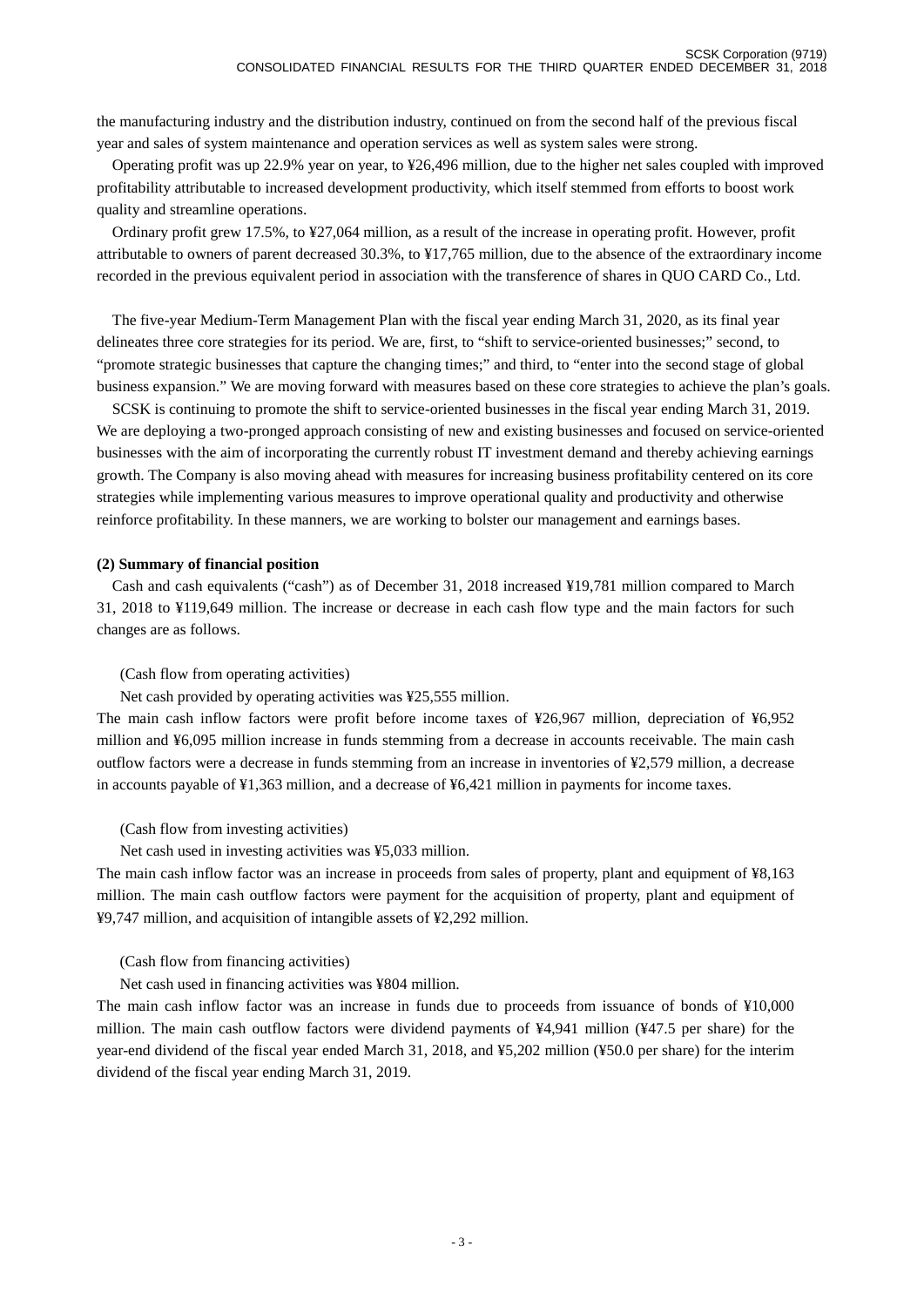## **(3) Consolidated Financial Forecasts for the Fiscal Year Ending March 31, 2019**

The Company has chosen to revise the forecasts for the fiscal year ending March 31, 2019, that were announced on April 27, 2018, as follows in reflection of recent business trends.

(Revision of forecasts for the fiscal year ending March 31, 2019)

|  | Unit: Millions of yen |  |
|--|-----------------------|--|
|  |                       |  |

|                                                                    |           |                         |                        |                        | (Unless otherwise stated) |
|--------------------------------------------------------------------|-----------|-------------------------|------------------------|------------------------|---------------------------|
|                                                                    | Net Sales | <b>Operating Profit</b> | <b>Ordinary Profit</b> | Profit Attributable to | Net Profit per share      |
|                                                                    |           |                         |                        | owners of parent       |                           |
| Previous Forecast (A)                                              | 345,000   | 37,000                  | 37,500                 | 25,000                 | <b>JPY 240.80</b>         |
| Revised Forecast (B)                                               | 353,000   | 39,000                  | 39,000                 | 26,500                 | <b>JPY 255.23</b>         |
| Change $(B-A)$                                                     | 8.000     | 2.000                   | 1,500                  | 1,500                  |                           |
| Change $(\%)$                                                      | 2.3       | 5.4                     | 4.0                    | 6.0                    |                           |
| (For reference)<br>Results for fiscal year<br>ended March 31, 2018 | 336,654   | 34,602                  | 36,291                 | 32.488                 | <b>JPY 312.95</b>         |

Despite the threat of downturns in the domestic and global economies due to trade friction and fluctuations in financial capital market conditions, customers are exhibiting strong demand for strategic investment and for investment in efficiency improvements. Against this backdrop, IT investment demand and deal flows are strong and exceeding initial forecasts, especially in the manufacturing and distribution industries. Based on these trends as well as recent order trends, the Company now projects that the figures for net sales, operating profit, ordinary profit, and profit attributable to owners of parent in the fiscal year ending March 31, 2019, will surpass the initial forecasts.

\* Forecasts are forward-looking statements based on information available as of the date of financial results announcement. Actual performance may differ from forecasts for various reasons.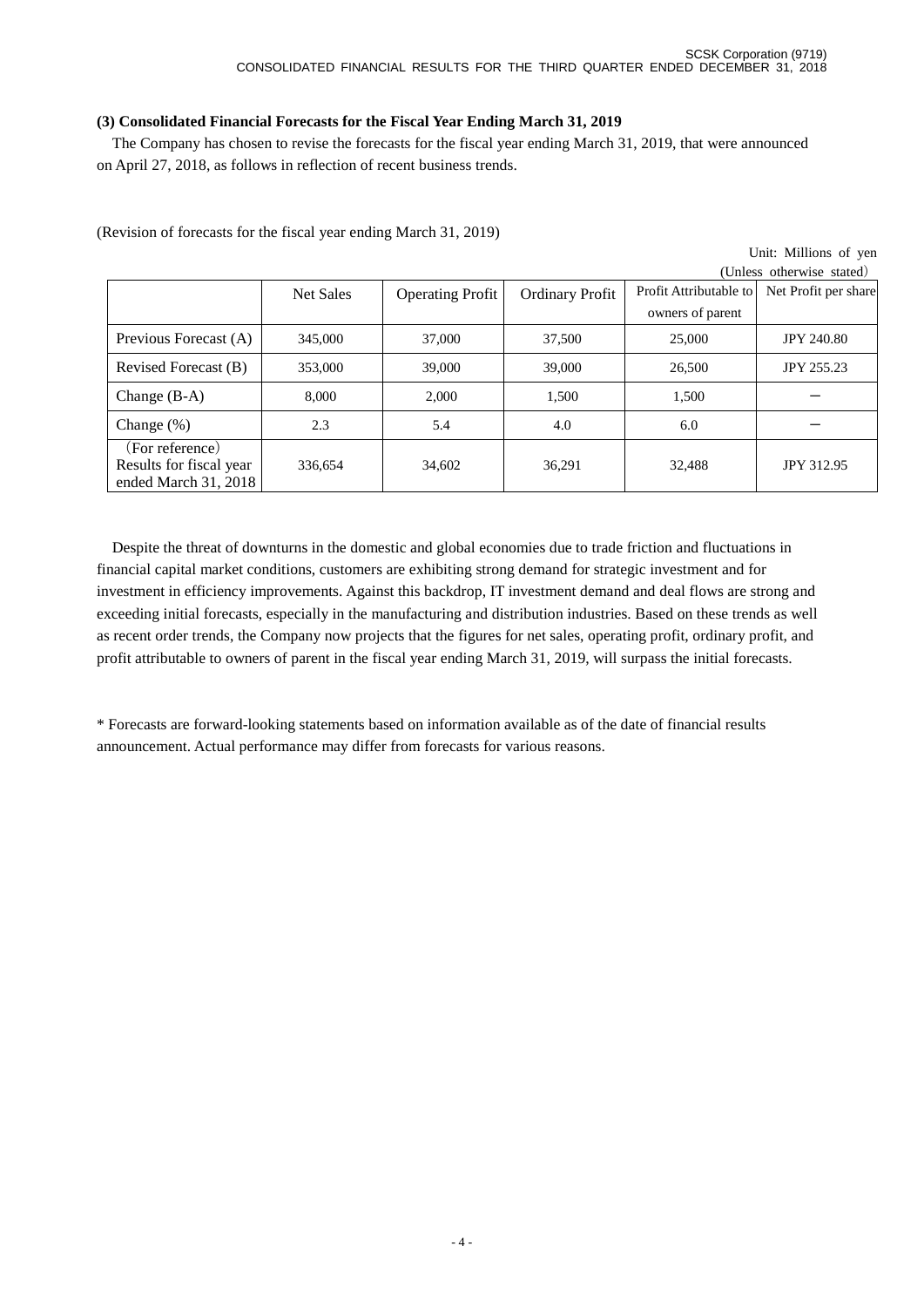# 2. Consolidated Quarterly Financial Statements

# **(1) Consolidated Quarterly Balance Sheets**

|                                       |                     | (Millions of Yen)   |
|---------------------------------------|---------------------|---------------------|
|                                       | As of Mar. 31, 2018 | As of Dec. 31, 2018 |
| Assets                                |                     |                     |
| Current assets                        |                     |                     |
| Cash and deposits                     | 16,456              | 18,098              |
| Notes and accounts receivable - trade | 66,665              | 60,620              |
| Merchandise and finished goods        | 5,137               | 7,430               |
| Work in process                       | 900                 | 1,177               |
| Raw materials and supplies            | 49                  | 68                  |
| Deposits paid                         | 83,340              | 101,550             |
| Other                                 | 11,175              | 12,486              |
| Allowance for doubtful accounts       | $-41$               | $-24$               |
| Total current assets                  | 183,684             | 201,407             |
| Non-current assets                    |                     |                     |
| Property, plant and equipment         |                     |                     |
| Buildings and structures, net         | 31,543              | 43,750              |
| Land                                  | 19,821              | 14,169              |
| Other, net                            | 22,099              | 12,590              |
| Total property, plant and equipment   | 73,464              | 70,511              |
| Intangible assets                     |                     |                     |
| Goodwill                              | 84                  | 61                  |
| Other                                 | 9,472               | 8,826               |
| Total intangible assets               | 9,556               | 8,887               |
| Investments and other assets          |                     |                     |
| Investment securities                 | 10,625              | 11,590              |
| Other                                 | 26,702              | 21,648              |
| Allowance for doubtful accounts       | $-119$              | $-79$               |
| Total investments and other assets    | 37,209              | 33,159              |
| Total non-current assets              | 120,229             | 112,557             |
| <b>Total</b> assets                   | 303,914             | 313,965             |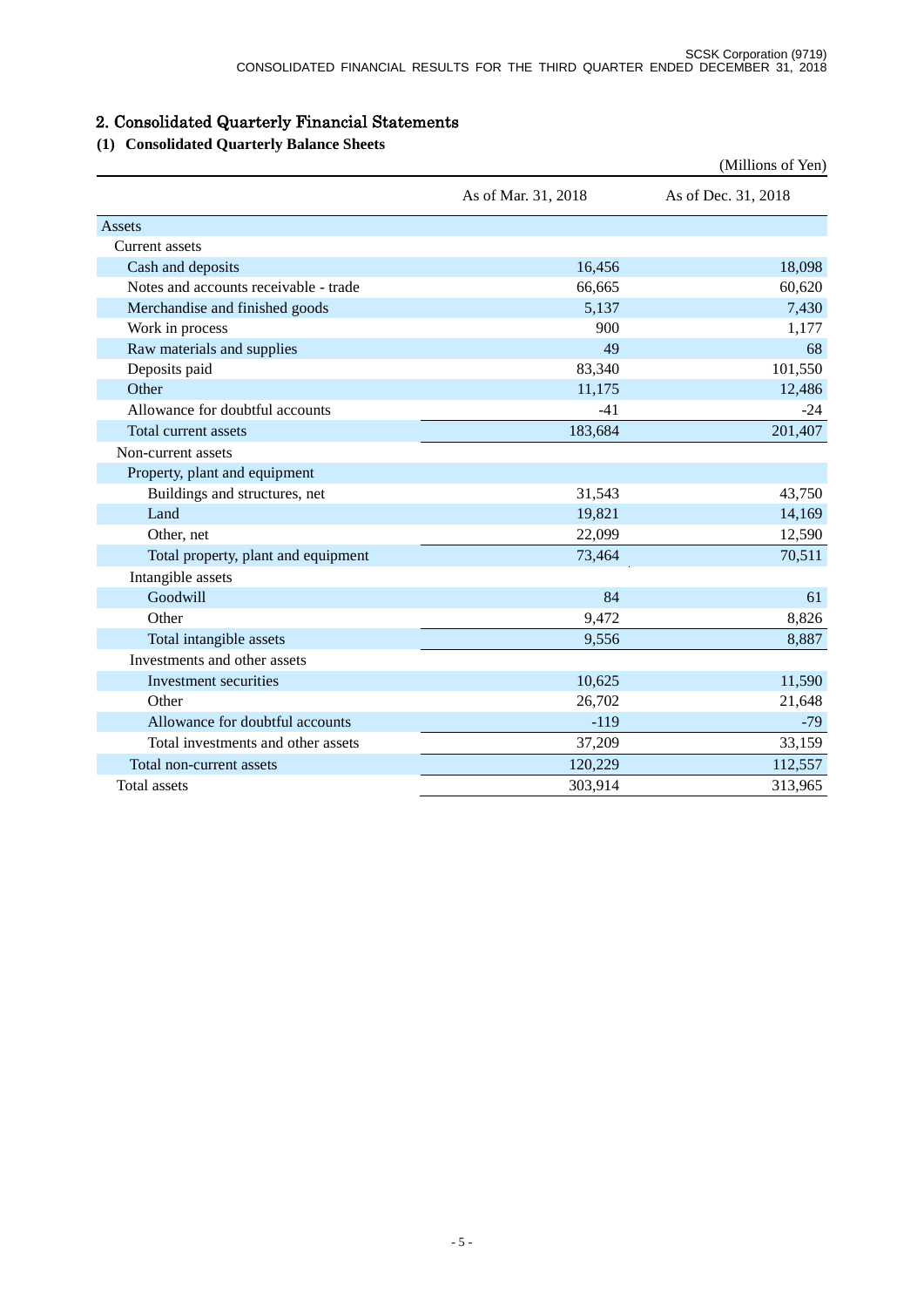|                                                       |                     | (Millions of Yen)   |
|-------------------------------------------------------|---------------------|---------------------|
|                                                       | As of Mar. 31, 2018 | As of Dec. 31, 2018 |
| Liabilities                                           |                     |                     |
| <b>Current liabilities</b>                            |                     |                     |
| Notes and accounts payable - trade                    | 20,013              | 18,652              |
| Short-term loans payable                              | 10,000              | 15,000              |
| Current portion of long-term loans payable            | 5,000               |                     |
| Income taxes payable                                  | 4,802               | 1,243               |
| Provision for bonuses                                 | 5,651               | 1.622               |
| Provision for directors' bonuses                      | 79                  | 42                  |
| Provision for loss on construction contracts          | 329                 | 606                 |
| Other                                                 | 24,687              | 26,205              |
| Total current liabilities                             | 70,564              | 63,372              |
| Non-current liabilities                               |                     |                     |
| Bonds payable                                         | 30,000              | 40,000              |
| Provision for directors' retirement benefits          | 20                  | 20                  |
| Net defined benefit liability                         | 1.468               | 706                 |
| Asset retirement obligations                          | 2,391               | 2,669               |
| Other                                                 | 2,867               | 2,390               |
| Total non-current liabilities                         | 36,748              | 45,786              |
| <b>Total liabilities</b>                              | 107,313             | 109,159             |
| Net assets                                            |                     |                     |
| Shareholders' equity                                  |                     |                     |
| Capital stock                                         | 21,152              | 21,152              |
| Capital surplus                                       | 1,299               | 1,299               |
| Retained earnings                                     | 168,363             | 175,975             |
| Treasury shares                                       | $-711$              | $-694$              |
| Total shareholders' equity                            | 190,104             | 197,733             |
| Accumulated other comprehensive income                |                     |                     |
| Valuation difference on available-for-sale securities | 2,274               | 2,012               |
| Deferred gains or losses on hedges                    | $-5$                | $-18$               |
| Foreign currency translation adjustment               | $-154$              | $-68$               |
| Remeasurements of defined benefit plans               | $-3,004$            | $-2,631$            |
| Total accumulated other comprehensive income          | $-890$              | $-706$              |
| Share acquisition rights                              | 57                  | 42                  |
| Non-controlling interests                             | 7,329               | 7,737               |
| Total net assets                                      | 196,600             | 204,806             |
| Total liabilities and net assets                      | 303,914             | 313,965             |
|                                                       |                     |                     |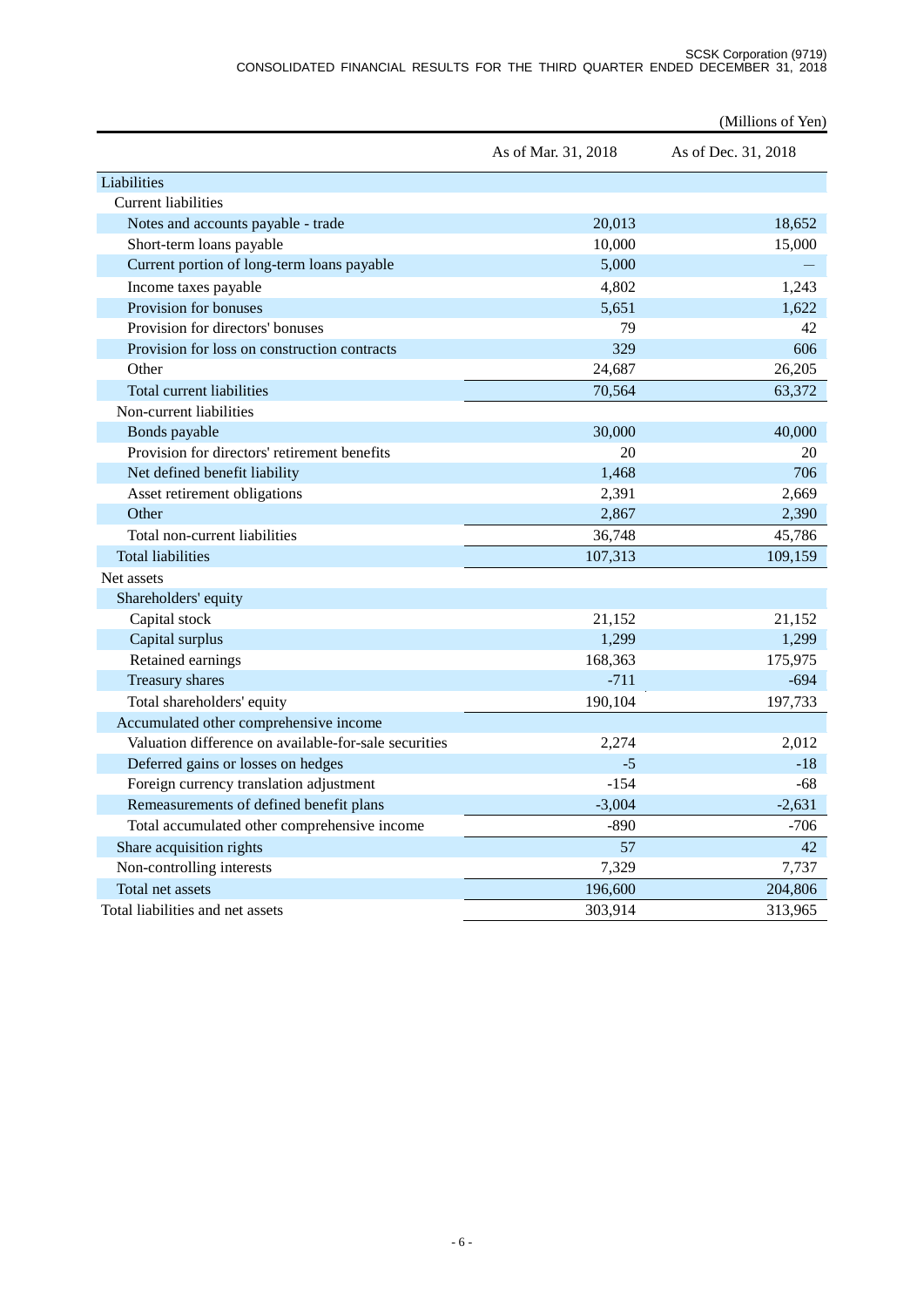|                                                                  |                                       | (Millions of Yen)                     |
|------------------------------------------------------------------|---------------------------------------|---------------------------------------|
|                                                                  | From Apr. 1, 2017<br>to Dec. 31, 2017 | From Apr. 1, 2018<br>to Dec. 31, 2018 |
| Net sales                                                        | 244,851                               | 255,917                               |
| Cost of sales                                                    | 186,240                               | 192,110                               |
| Gross profit                                                     | 58,610                                | 63,807                                |
| Selling, general and administrative expenses                     | 37,045                                | 37,311                                |
| Operating profit                                                 | 21,565                                | 26,496                                |
| Non-operating income                                             |                                       |                                       |
| Interest income                                                  | 59                                    | 47                                    |
| Dividend income                                                  | 65                                    | 71                                    |
| Share of profit of entities accounted for using equity<br>method | 365                                   | 557                                   |
| Hoard profit of prepaid card                                     | 1,006                                 |                                       |
| Other                                                            | 239                                   | 138                                   |
| Total non-operating income                                       | 1,736                                 | 813                                   |
| Non-operating expenses                                           |                                       |                                       |
| Interest expenses                                                | 96                                    | 83                                    |
| Loss on sales of investment securities                           | 1                                     | $\overline{2}$                        |
| Other                                                            | 168                                   | 159                                   |
| Total non-operating expenses                                     | 266                                   | 245                                   |
| Ordinary profit                                                  | 23,035                                | 27,064                                |
| Extraordinary income                                             |                                       |                                       |
| Gain on sales of non-current assets                              | $\overline{2}$                        | 371                                   |
| Gain on sales of investment securities                           | 10,750                                | $\boldsymbol{0}$                      |
| Gain on sales of memberships                                     |                                       | $\theta$                              |
| Gain on step acquisitions                                        |                                       | 47                                    |
| Total extraordinary income                                       | 10,753                                | 418                                   |
| <b>Extraordinary losses</b>                                      |                                       |                                       |
| Loss on retirement of non-current assets                         | 14                                    | 27                                    |
| Loss on sales of non-current assets                              | 30                                    | 44                                    |
| Loss on sales of investment securities                           |                                       | 1                                     |
| Loss on sales of membership                                      |                                       | $\boldsymbol{0}$                      |
| Loss on valuation of membership                                  | 3                                     |                                       |
| Compensation expenses                                            |                                       | 224                                   |
| Disaster loss                                                    |                                       | 217                                   |
| Total extraordinary losses                                       | 48                                    | 516                                   |
| Profit before income taxes                                       | 33,740                                | 26,967                                |
| Income taxes - current                                           | 3,376                                 | 3,456                                 |
| Income taxes - deferred                                          | 4,361                                 | 5,160                                 |
| Total income taxes                                               | 7,738                                 | 8,617                                 |
| Profit                                                           | 26,001                                | 18,350                                |
| Profit attributable to non-controlling interests                 | 506                                   | 584                                   |
| Profit attributable to owners of parent                          | 25,495                                | 17,765                                |

## **(2) Consolidated Quarterly Statements of Income and Comprehensive Income Consolidated Quarterly Statements of Income**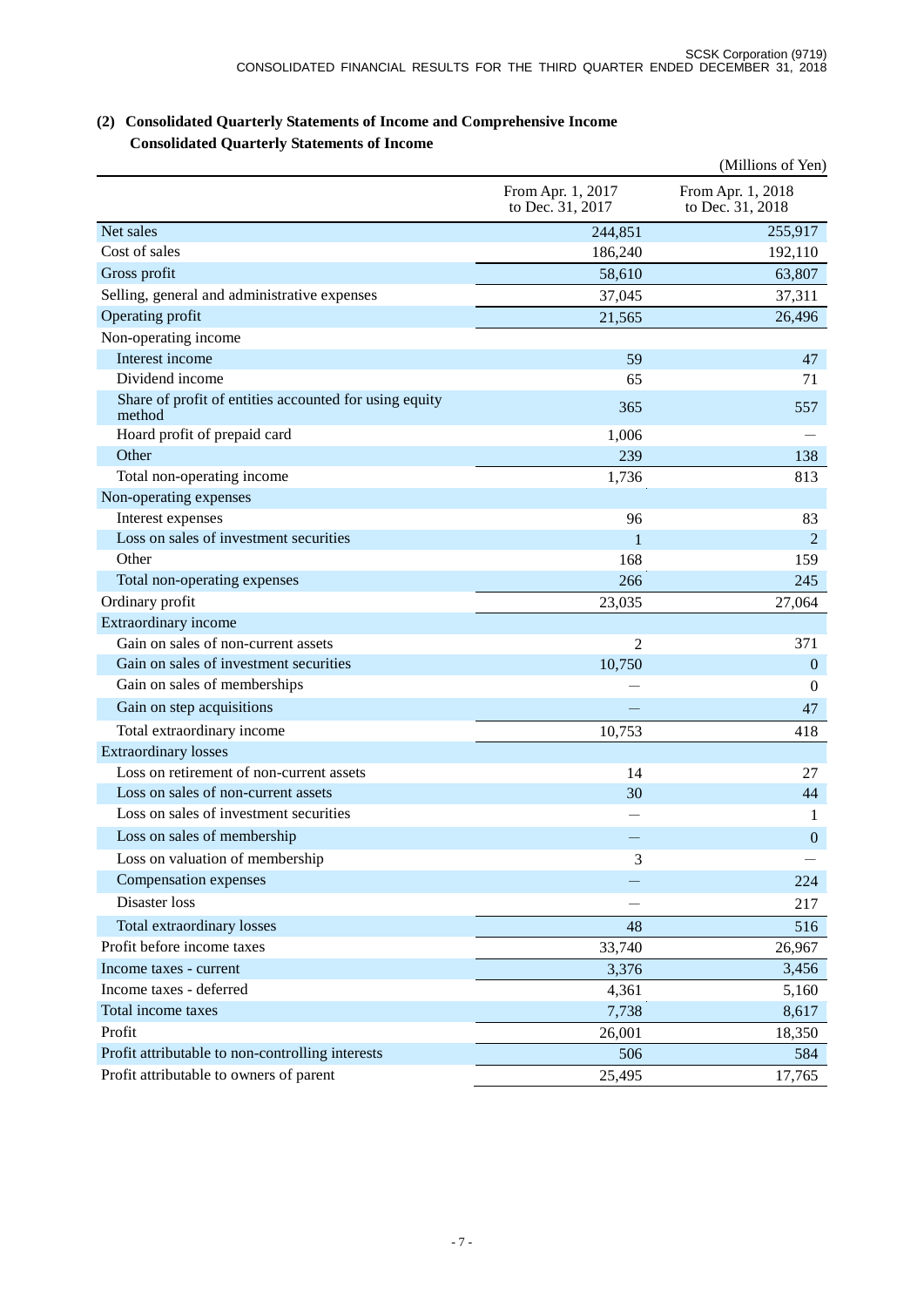|                                                                                      |                                       | (Millions of Yen)                     |
|--------------------------------------------------------------------------------------|---------------------------------------|---------------------------------------|
|                                                                                      | From Apr. 1, 2017<br>to Dec. 31, 2017 | From Apr. 1, 2018<br>to Dec. 31, 2018 |
| Profit                                                                               | 26,001                                | 18,350                                |
| Other comprehensive income                                                           |                                       |                                       |
| Valuation difference on available-for-sale securities                                | 117                                   | $-206$                                |
| Deferred gains or losses on hedges                                                   | 13                                    | $-12$                                 |
| Foreign currency translation adjustment                                              | 17                                    | 84                                    |
| Remeasurements of defined benefit plans, net of tax                                  | $-70$                                 | 361                                   |
| Share of other comprehensive income of entities<br>accounted for using equity method | 62                                    | $-39$                                 |
| Total other comprehensive income                                                     | 141                                   | 187                                   |
| Comprehensive income                                                                 | 26,142                                | 18,537                                |
| Comprehensive income attributable to                                                 |                                       |                                       |
| Comprehensive income attributable to owners of parent                                | 25,632                                | 17,948                                |
| Comprehensive income attributable to non-controlling<br>interests                    | 510                                   | 588                                   |

# **Consolidated Quarterly Statements of Comprehensive Income**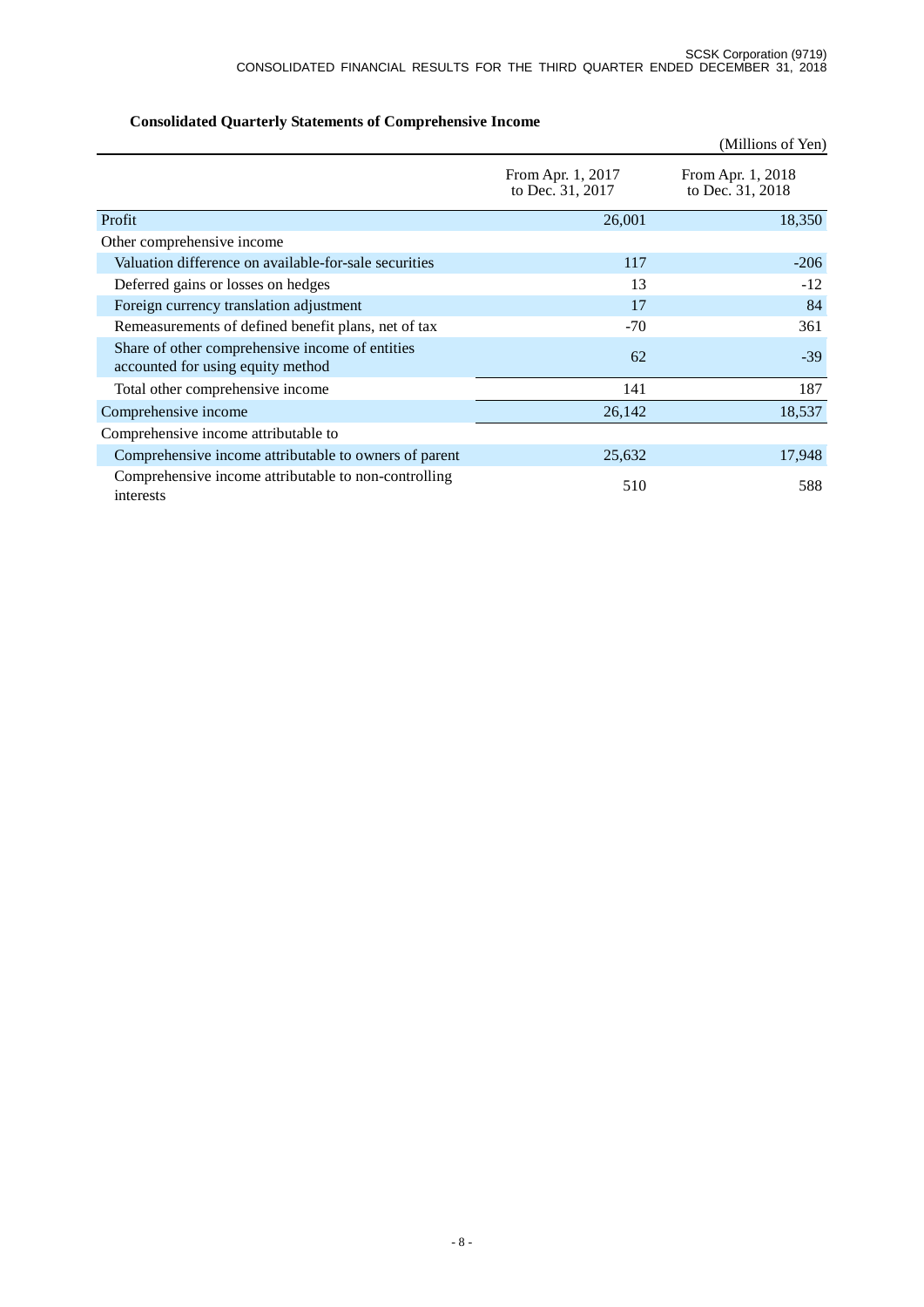# **(3) Consolidated Quarterly Statements of Cash Flows**

|                                                                         |                                       | (Millions of Yen)                     |
|-------------------------------------------------------------------------|---------------------------------------|---------------------------------------|
|                                                                         | From Apr. 1, 2017<br>to Dec. 31, 2017 | From Apr. 1, 2018<br>to Dec. 31, 2018 |
| Cash flows from operating activities                                    |                                       |                                       |
| Profit before income taxes                                              | 33,740                                | 26,967                                |
| Depreciation                                                            | 7,631                                 | 6,952                                 |
| Amortization of goodwill                                                | 42                                    | 22                                    |
| Increase (decrease) in allowance for doubtful accounts                  | $-19$                                 | $-57$                                 |
| Increase (decrease) in net defined benefit liability                    | $-705$                                | $-761$                                |
| Decrease (increase) in net defined benefit asset                        | 13                                    |                                       |
| Loss on retirement of non-current assets                                | 14                                    | 27                                    |
| Loss (gain) on sales of non-current assets                              | 27                                    | $-326$                                |
| Loss (gain) on sales of investment securities                           | $-10,749$                             | 3                                     |
| Share of loss (profit) of entities accounted for using equity<br>method | $-365$                                | $-557$                                |
| Loss (gain) on step acquisitions                                        |                                       | $-47$                                 |
| Interest and dividend income                                            | $-125$                                | $-118$                                |
| Interest expenses paid on loans and bonds                               | 96                                    | 83                                    |
| Compensation expenses                                                   |                                       | 224                                   |
| Loss on disaster                                                        |                                       | 217                                   |
| Loss (gain) on investments in partnership                               | $-158$                                | $-33$                                 |
| Decrease (increase) in investment securities for sale                   | 2,091                                 |                                       |
| Decrease (increase) in notes and accounts receivable - trade            | 7,866                                 | 6,095                                 |
| Decrease (increase) in inventories                                      | $-2,616$                              | $-2,579$                              |
| Decrease (increase) in guarantee deposits                               | $-6,316$                              |                                       |
| Increase (decrease) in notes and accounts payable - trade               | $-4,642$                              | $-1,363$                              |
| Increase (decrease) in deposits received of prepaid cards               | 1,790                                 |                                       |
| Other, net                                                              | $-2,491$                              | $-2,996$                              |
| Subtotal                                                                | 25,126                                | 31,754                                |
| Interest and dividend income received                                   | 288                                   | 309                                   |
| Interest expenses paid                                                  | $-113$                                | $-86$                                 |
| Income taxes (paid) refund                                              | $-2,684$                              | $-6,421$                              |
| Net cash provided by (used in) operating activities                     | 22,616                                | 25,555                                |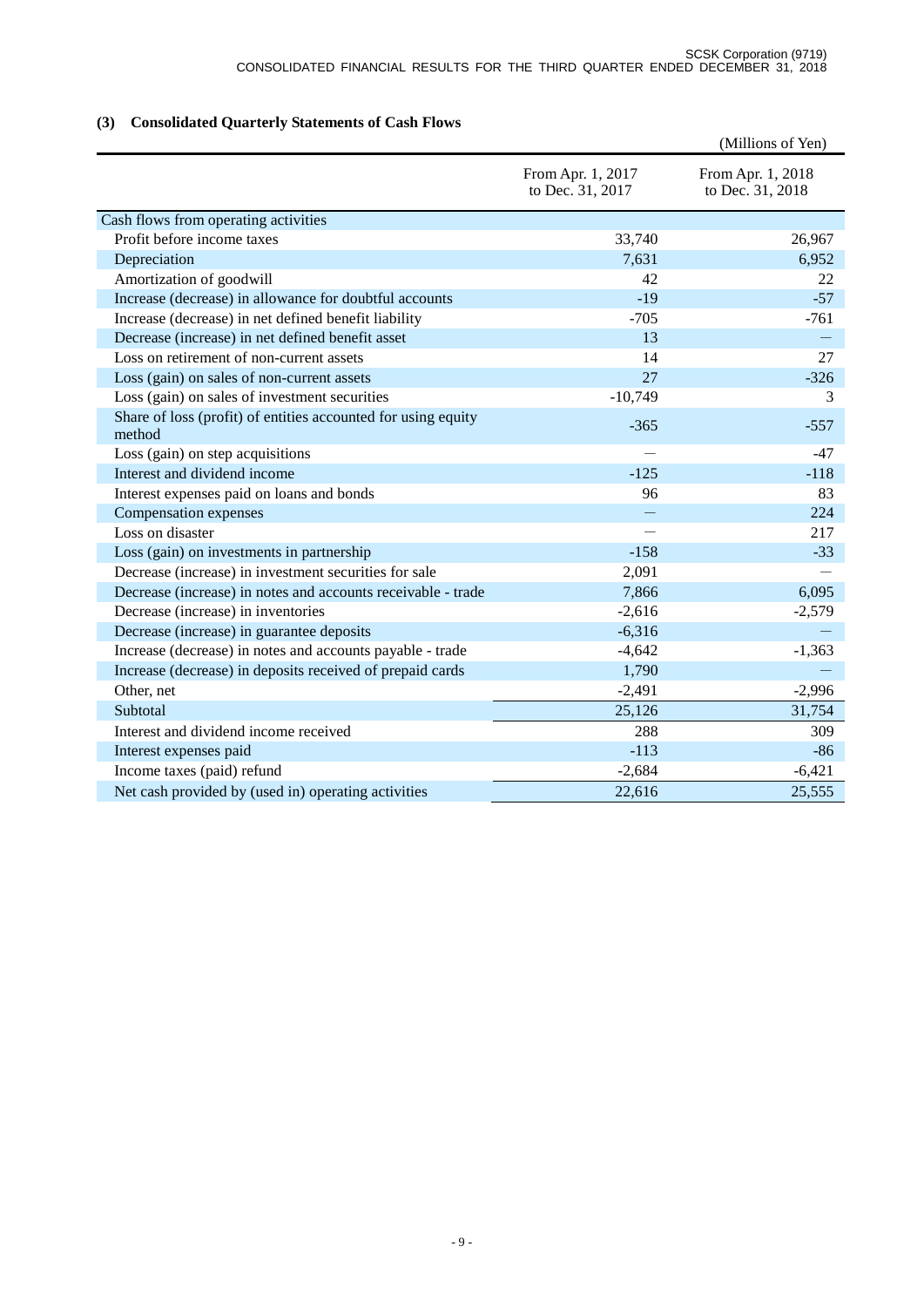#### SCSK Corporation (9719) CONSOLIDATED FINANCIAL RESULTS FOR THE THIRD QUARTER ENDED DECEMBER 31, 2018

|                                                                                               |                                       | (Millions of Yen)                     |
|-----------------------------------------------------------------------------------------------|---------------------------------------|---------------------------------------|
|                                                                                               | From Apr. 1, 2017<br>to Dec. 31, 2017 | From Apr. 1, 2018<br>to Dec. 31, 2018 |
| Cash flows from investing activities                                                          |                                       |                                       |
| Purchase of property, plant and equipment                                                     | $-5,826$                              | $-9,747$                              |
| Proceeds from sales of property, plant and equipment                                          | 7                                     | 8,163                                 |
| Purchase of intangible assets                                                                 | $-2,406$                              | $-2,292$                              |
| Purchase of investment securities                                                             | $-592$                                | $-1,101$                              |
| Proceeds from sales and redemption of investment<br>securities                                | 196                                   | 54                                    |
| Payments for sales of shares of subsidiaries resulting in<br>change in scope of consolidation | $-20,618$                             |                                       |
| Payments of short-term loans receivable                                                       | -6                                    | $-202$                                |
| Collection of short-term loans receivable                                                     | 6                                     | 153                                   |
| Proceeds from withdrawal of investments in partnership                                        | 40                                    | 86                                    |
| Payments for lease and guarantee deposits                                                     | $-241$                                | $-425$                                |
| Proceeds from collection of lease and guarantee deposits                                      | 204                                   | 448                                   |
| Other, net                                                                                    | $-258$                                | $-170$                                |
| Net cash provided by (used in) investing activities                                           | $-29,496$                             | $-5,033$                              |
| Cash flows from financing activities                                                          |                                       |                                       |
| Increase in short-term loans payable                                                          | 10,000                                | 15,000                                |
| Decrease in short-term loans payable                                                          | $-10,000$                             | $-10,000$                             |
| Repayments of long-term loans payable                                                         | $-10,000$                             | $-5,000$                              |
| Proceeds from issuance of bonds                                                               | 10,000                                | 10,000                                |
| Redemption of bonds                                                                           | $-10,000$                             |                                       |
| Repayments of lease obligations                                                               | $-510$                                | $-472$                                |
| Purchase of treasury shares                                                                   | $-17$                                 | $-10$                                 |
| Proceeds from sales of treasury shares                                                        | $\mathbf{1}$                          | 2                                     |
| Cash dividends paid                                                                           | $-9,883$                              | $-10,144$                             |
| Dividends paid to non-controlling interests                                                   | $-167$                                | $-180$                                |
| Net cash provided by (used in) financing activities                                           | $-20,578$                             | $-804$                                |
| Effect of exchange rate change on cash and cash equivalents                                   | $\boldsymbol{0}$                      | 63                                    |
| Net increase (decrease) in cash and cash equivalents                                          | $-27,457$                             | 19,781                                |
| Cash and cash equivalents at beginning of period                                              | 123,935                               | 99,797                                |
| Increase in cash and cash equivalents from newly<br>consolidated subsidiary                   |                                       | 70                                    |
| Cash and cash equivalents at end of period                                                    | 96,477                                | 119,649                               |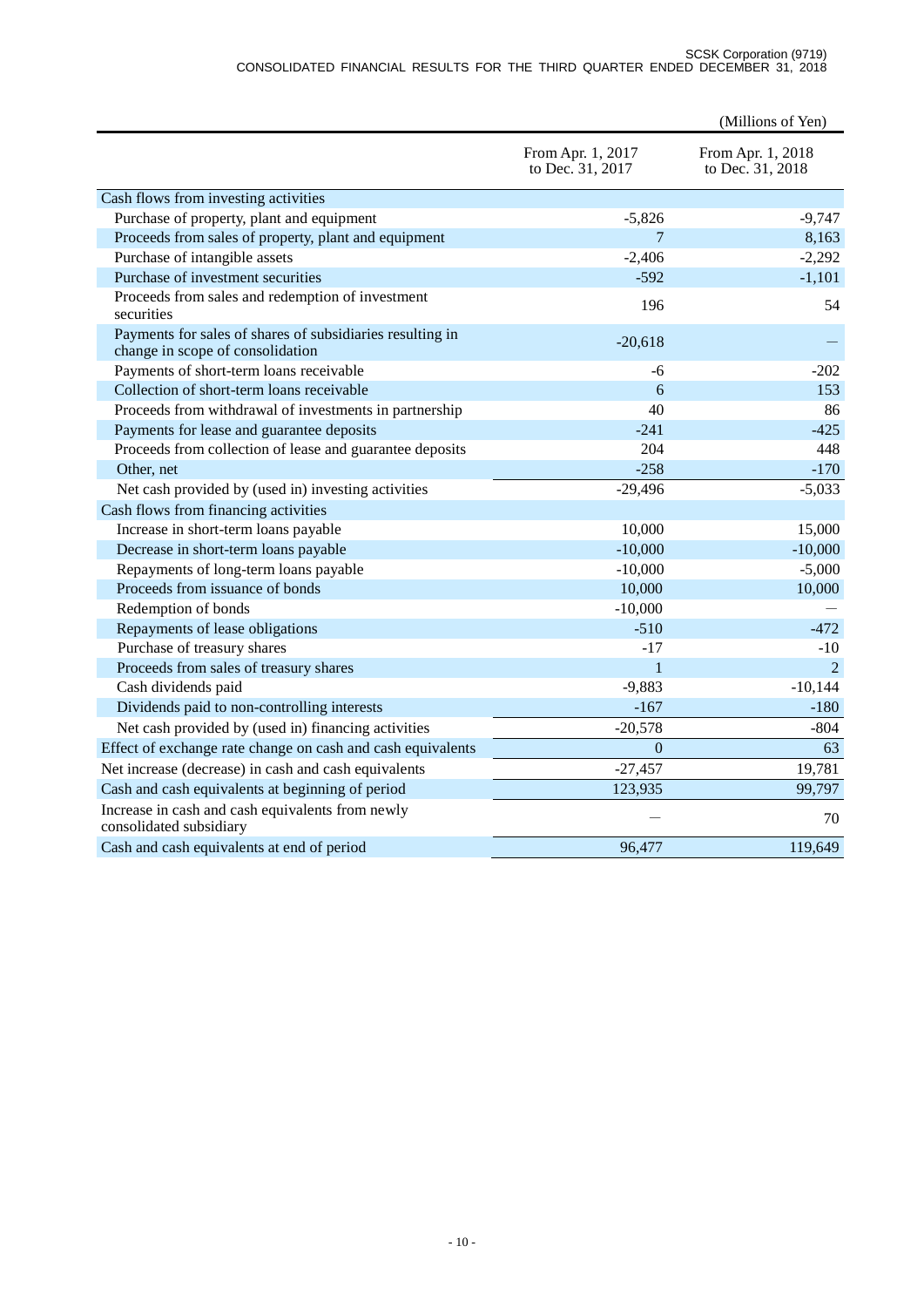## **(4) Notes regarding Consolidated Financial Results for the Third Quarter ended December 31, 2018**

**(Notes regarding the Premise of a Going Concern)**

No applicable items.

#### **(Notes concerning significant changes in shareholders' equity)**

No applicable items.

#### **(Supplementary Information)**

Effective April 1, 2018, the Company applied Partial Amendments to Accounting Standard for Tax Effect Accounting (Accounting Standards Board of Japan (ASBJ) Statement No. 28, February 16, 2018). In reflection of this standard, deferred tax assets are displayed under investments and other assets while deferred tax liabilities are displayed under non-current liabilities.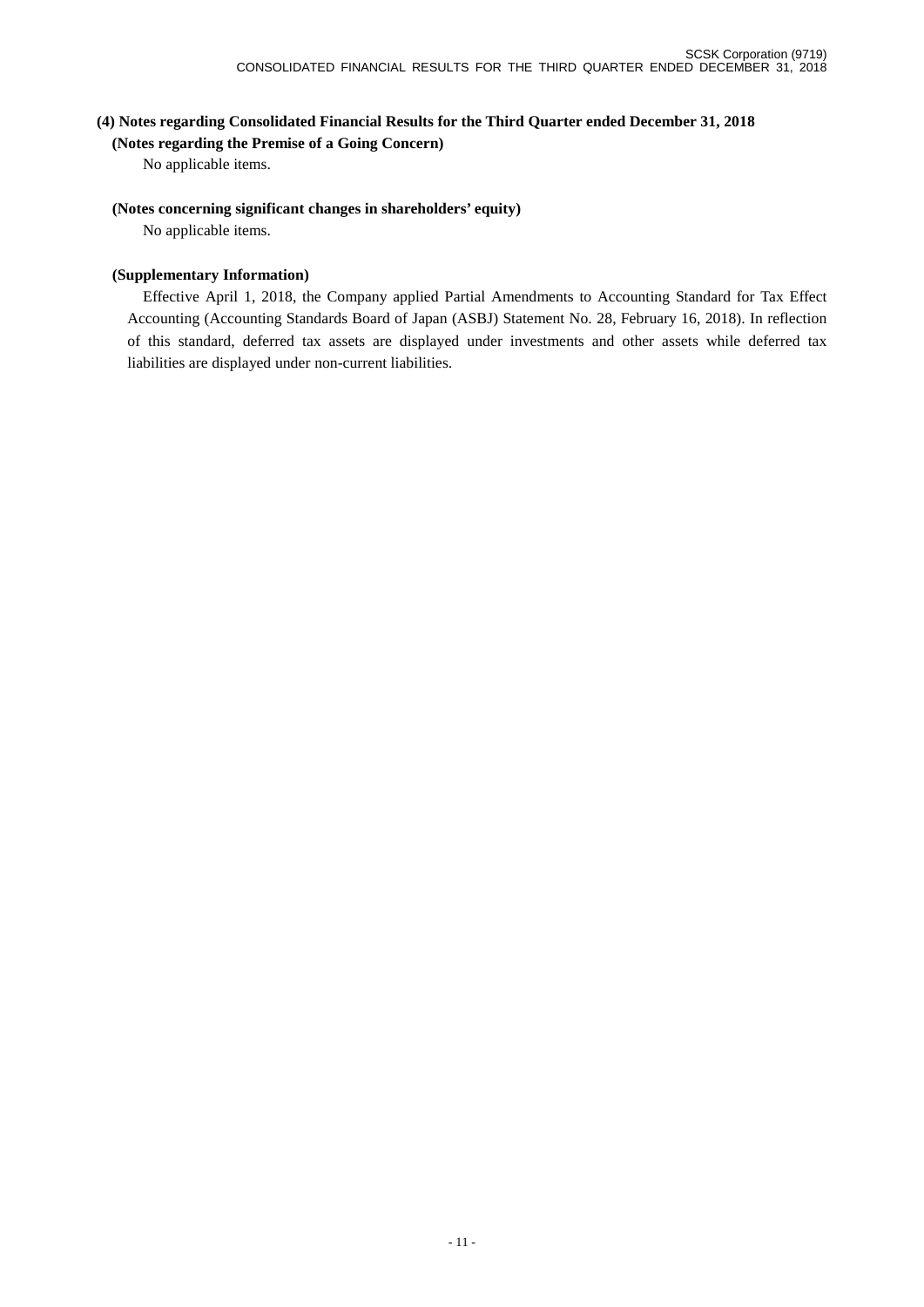## (Segment Information)

I. Third quarter of fiscal year ended March 31, 2018 (April 1, 2017 to December 31, 2017)

Information on Sales, Segment profit (loss) by Reportable Segment

|                                           |                                                                 |                                                       |                                                |                                                               |                              |                                 | (Millions of Yen) |
|-------------------------------------------|-----------------------------------------------------------------|-------------------------------------------------------|------------------------------------------------|---------------------------------------------------------------|------------------------------|---------------------------------|-------------------|
|                                           | Manufacturing &<br>Telecommunication<br><b>Systems Business</b> | Distribution $\&$<br>Media Systems<br><b>Business</b> | Financial<br><b>Systems</b><br><b>Business</b> | Global System<br>Solutions &<br>Innovation<br><b>Business</b> | <b>Business</b><br>Solutions | <b>IT Platform</b><br>Solutions | IT<br>Management  |
| <b>Sales</b>                              |                                                                 |                                                       |                                                |                                                               |                              |                                 |                   |
| (1) Outside customers                     | 27,889                                                          | 42,471                                                | 47,010                                         | 9,425                                                         | 46,896                       | 36,771                          | 30,859            |
| Intersegment sales<br>(2)<br>or transfers | 687                                                             | 793                                                   | 388                                            | 5,466                                                         | 3,887                        | 4,868                           | 8,963             |
| Total                                     | 28,576                                                          | 43,264                                                | 47.399                                         | 14,892                                                        | 50,784                       | 41,640                          | 39,823            |
| Segment profit (loss)                     | 3,315                                                           | 4,857                                                 | 3.999                                          | 1,375                                                         | 3,020                        | 3,288                           | 3,086             |

|                                           | <b>Others</b> | Total   | Adjustments<br>(Note 1) | Amounts<br>Reported in the<br>Consolidated<br>Financial<br><b>Statements</b><br>(Note 2) |
|-------------------------------------------|---------------|---------|-------------------------|------------------------------------------------------------------------------------------|
| <b>Sales</b>                              |               |         |                         |                                                                                          |
| (1) Outside customers                     | 3,526         | 244,851 |                         | 244,851                                                                                  |
| Intersegment sales<br>(2)<br>or transfers | 2,267         | 27,323  | $-27,323$               |                                                                                          |
| Total                                     | 5,794         | 272,175 | $-27,323$               | 244,851                                                                                  |
| Segment profit (loss)                     | 272           | 23,216  | $-1,651$                | 21,565                                                                                   |

Notes: Adjustments are as follows:

1. The adjustment loss of ¥1,651 million to segment profit (loss) represent general corporate expenses that have not been allocated to the reportable segments.

2. Segment profit (loss) has been reconciled to operating profit in the consolidated income statement.